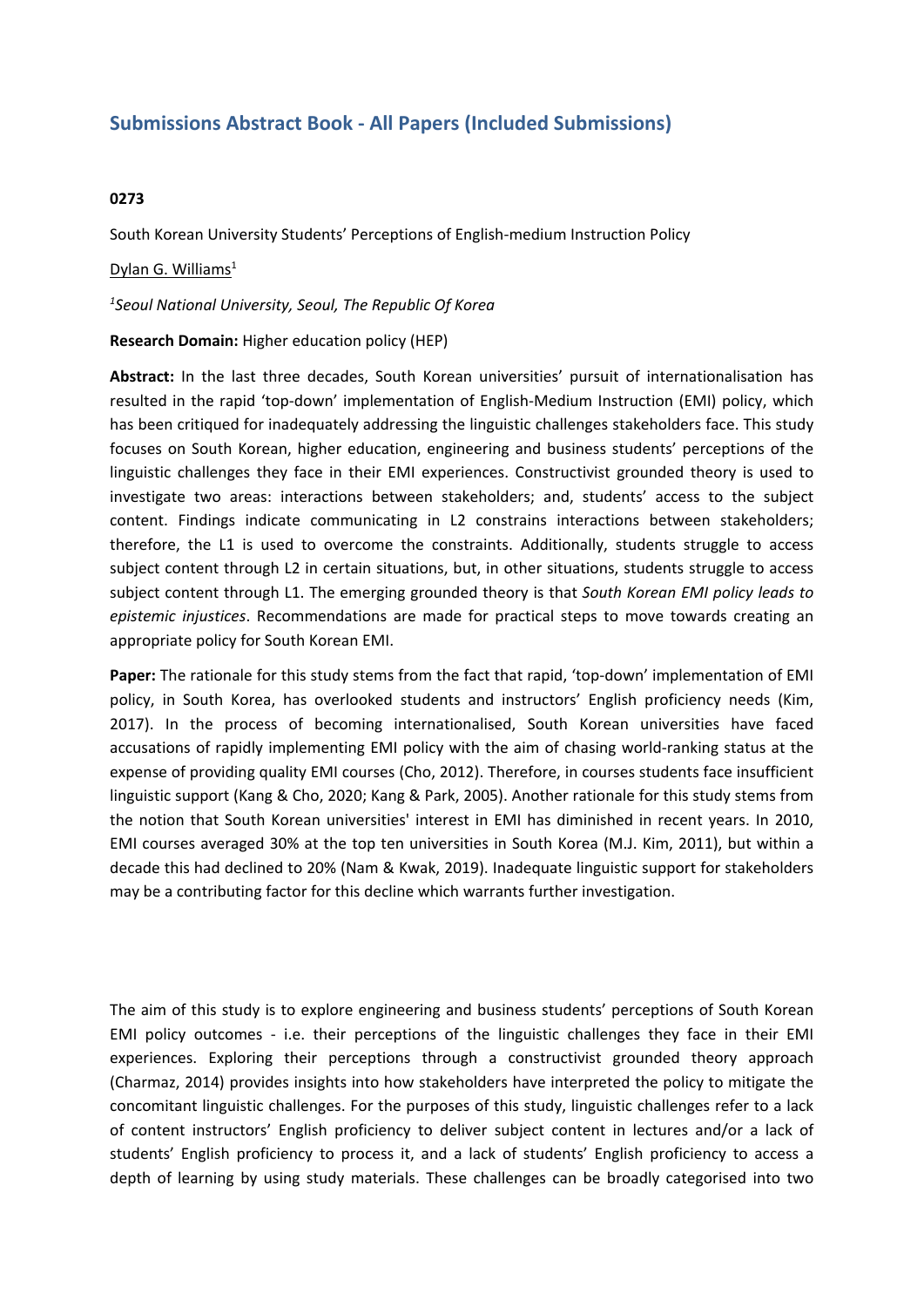themes: 'interaction challenges' and 'access-to-subject-content challenges'. To address these challenges in future policies, this study aimed to arrive at <sup>a</sup> grounded understanding of them through these two research questions:

1. How do linguistic challenges affect students' interactions during their EMI experiences?

2. How do linguistic challenges affect students' access to subject content during their EMI experiences?

This study was set at <sup>a</sup> leading, research-intensive university in South Korea. A total of 10 students were recruited but only 8 students were included in the final data set as the coding had reached saturation after analysing student eight's data set. In-depth semi-structured interviewing was chosen as the research instrument. On average, each interview lasted 69 minutes with no significant variation (shortest: 63; longest 76). After the initial interviews, further data were generated by two rounds of follow-up email interviews to ask follow-up questions and also for the purposes of member-checking to enhance validity. The larger study on which this article draws comprised over 90000 words (inclusive of both interview transcripts and email exchanges). All data were analysed in NVivo using <sup>a</sup> constant comparison approach.

Fricker (2007) describes epistemic injustice as follows: "a wrong done to someone specifically in their capacity as <sup>a</sup> knower" (p. 1). A consistent theme of the emerging findings from this study is that stakeholders are disadvantaged. For instance, according to the participants, instructors are disadvantaged as they are hindered from delivering content in their L1. As <sup>a</sup> result, the students are disadvantaged as the quality of the content is being compromised. Students are further disadvantaged as they do not have adequate access to the subject content through L1 study materials; instead, they have to turn to L2 study materials where in some cases their English proficiency hinders access.

This study suggests that future South Korean EMI policy needs to be decided by <sup>a</sup> situated-ecological approach that takes the situated context into account. A logical first-step to maximise the teaching practices of instructors and the learning potentials of students would be to conduct an extensive needs analysis of the specific situation of their EMI context (see also Galloway et al., 2020 for further discussion). The needs analysis should investigate the language preferences of teachers and students in different situations and then based on this investigation determine what aspects of curriculum materials, instruction and assessment should be done in each language. The outcomes of <sup>a</sup> needs analysis will help determine more overt multilingual directions for South Korean policies to take.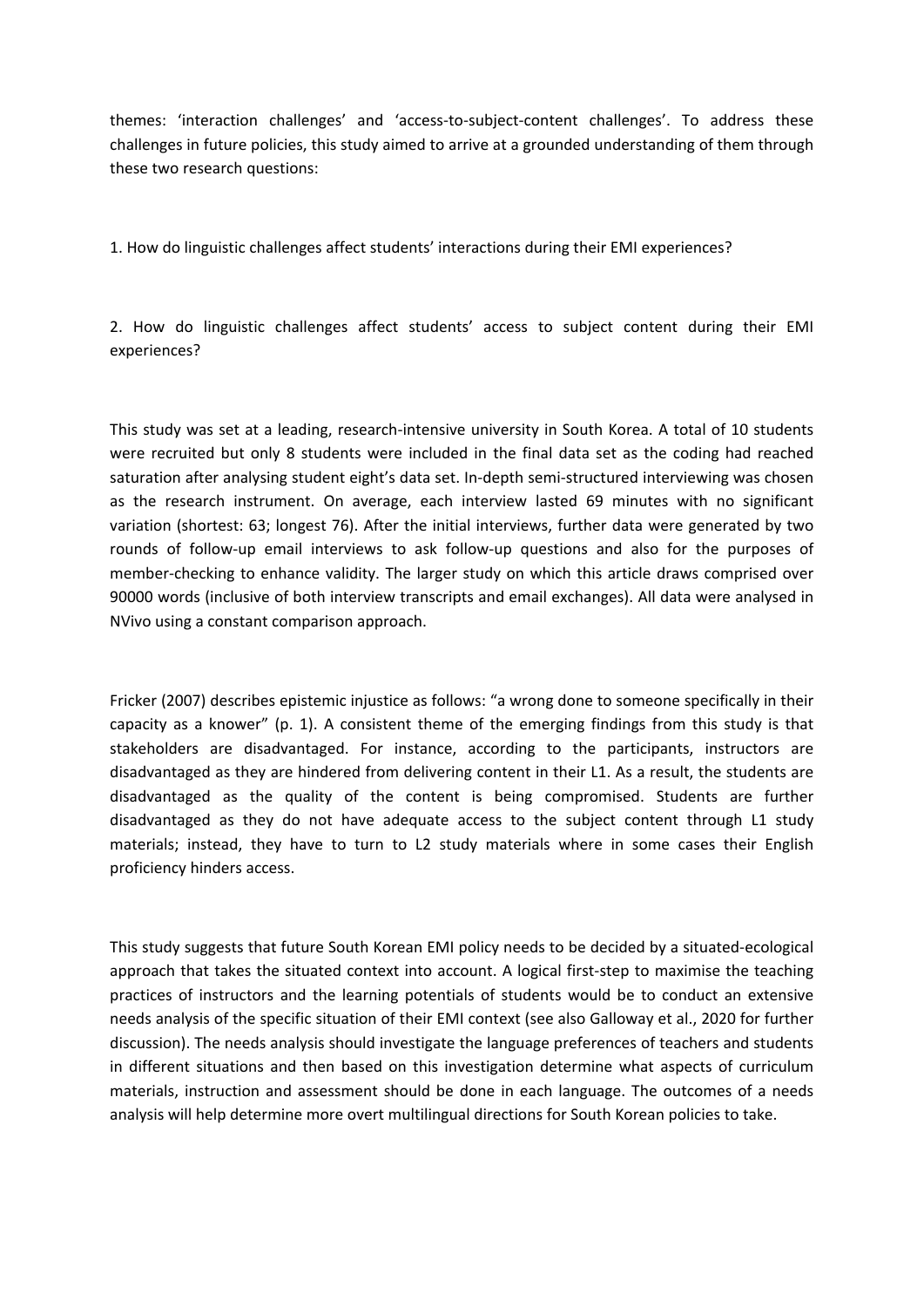To summarise, it is important for future policy makers to realise that both L1 and L2 are used for different purposes in different situations in EMI courses. Specifically, future South Korean EMI policy makers need to account for the demands that teaching in English has on faculty members. They also need to account for the diverse linguistic needs students have on South Korean EMI courses as evidenced by this study.

**References:** Charmaz, K. (2014). *Constructing grounded theory*. SAGE.

Cho, D.W. (2012). English-medium instruction in the university context of Korea: Trade-off between teaching outcomes and media-initiated university ranking. *The Journal of Asia TEFL, 9*(4), 135-163.

Fricker, M. (2007). *Epistemic injustice: Power and the ethics of knowing.* Oxford University Press.

Galloway, N., Curle, S., Jablonkai, R., Mittelmeier, J., Sahan, K., & Veitch, A. (2020). English in higher education–English-Medium. Part 1: literature review. British Council.

Kim, E.G. (2017). English-medium instruction in Korean higher education: challenges and future directions. In B. Fenton-Smith, P. Humphreys, & I. Walkinshaw (Eds.), *English-Medium instruction in higher education in Asia-Pacific: from policy to pedagogy*, (pp. 54–72). Dordrecht: Springer. [https://doi.org/10.1007/978-3-319-51976-0\\_4](https://doi.org/10.1007/978-3-319-51976-0_4)

Kim, M.J. (2011). KAIST muhangyeongjaeng yeongeo morim gyoyuk sotongbujae...godae, jungangdaega sibal [KAIST's cutthroat competition, English immersion classes, absence of interaction begun by Korea University and Choongang University]. *Voice of the People*. Retrieved from http://www.vop.co.kr/A00000382993.html. Accessed June 27, 2021.

Kang, A., & Cho, J. (2020). Korean college students' stress and coping in the context of English-Medium Instruction. *Education and Culture Research, 26*(1), 755-778. <https://doi.org/10.24159/joec.2020.26.1.755>

Kang, S., & Park, H. (2005). English as the medium of instruction in Korean engineering education. *Korean Journal of Applied Linguistics, 21*(1), 155-174.